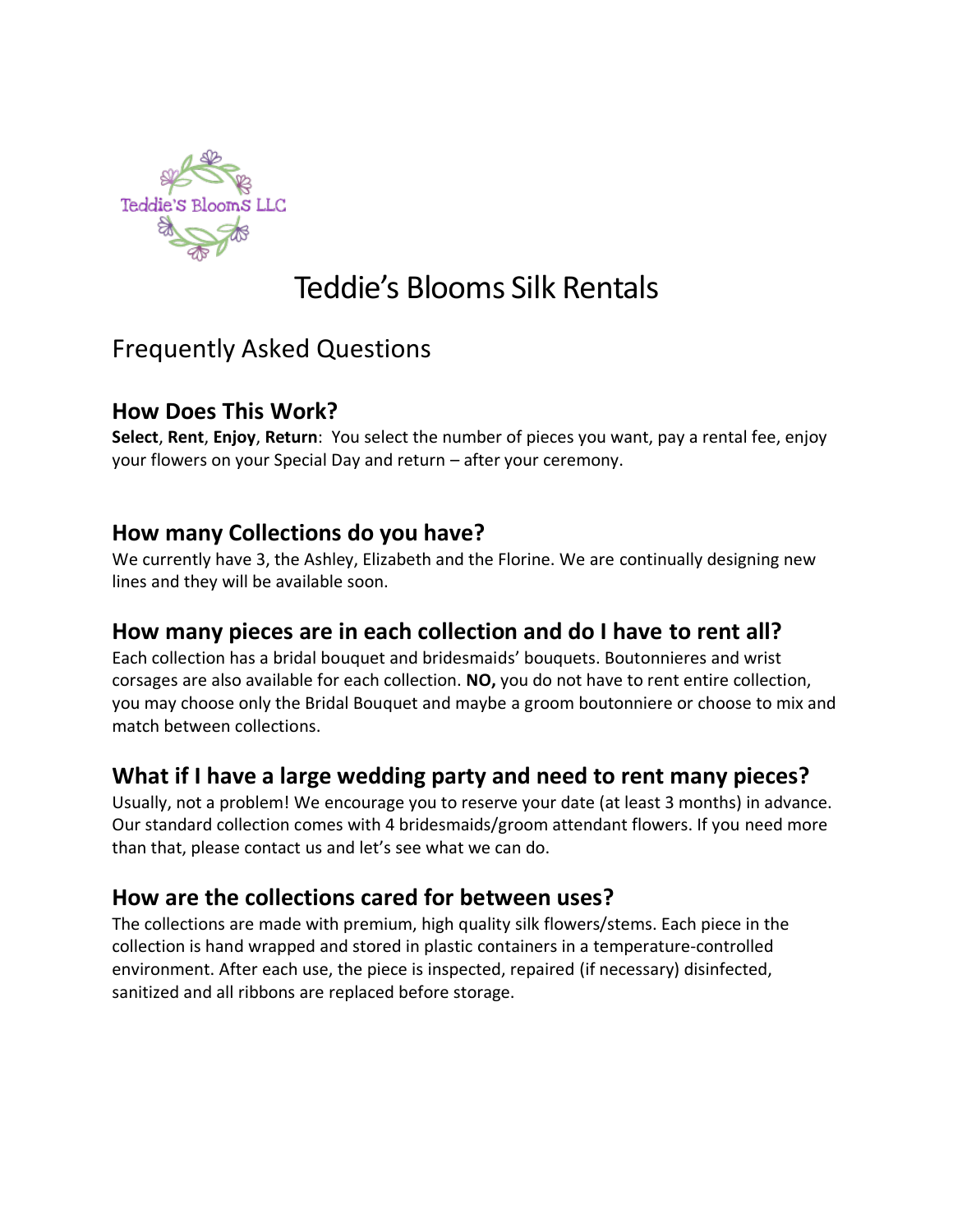## **How do I reserve/ get pieces in your collections?**

We ask that you contact us by email, at **info@teddiesblooms.com** to verify your date/availability and how many pieces you will need. We will contact you with availability information.

## **You are based in Kentucky; I live in another state. How do I get the florals I need?**

No problem, we offer shipping to your home/office and provide prepaid shipping labels for returns. After your event, drop off at the nearest UPS location for pickup.

If you live in Kentucky and would like to save shipping charges, you are welcome to arrange pickup and return of florals to our location.

We use UPS and shipping charges can range anywhere from \$50- \$150 (roundtrip) depending on number of items and location.

## **I have selected my items, checked my date- now how do I pay?**

In order to reserve your date and rent the items you have chosen; we require a **50% down payment** and the remaining 50 % to be paid no later than 21 days prior to your Special Event. We offer several convenient forms of payment, including online credit card payments. The credit card payments will (unfortunately) include a 3% processing fee. We are also required to collect 6% Kentucky sales tax on your purchase.

## **I have questions about the collections, ordering or I need to make changes to my order- how do I contact you?**

First, email us and then we are happy to email, phone or do Face-time consultations with you by appointment. We are a small business that cares about quality client experience and customer service. You aren't just an invoice number in a big stack for us.

## **So, walk me through the process, start to finish, okay?**

Sure, after viewing website- contact us by email.

We will be in touch with you with 24-72 (business hours) by email, to answer any questions, help you select items, and reserve your date.

You will receive an invoice, and rental contract and we will touch base with you again to answer questions you may have.

Once we receive your 50% payment your date is reserved and in our booking calendar.

We will check in with you 30 days prior to your event and answer any last questions 21 days prior to your event, we will process your final payment and prepare to ship

We plan to ship 10 days prior to your event (to prevent last minute shipping issues)

Someone from Teddie's Blooms will check in with you to make sure you received order, and all is well